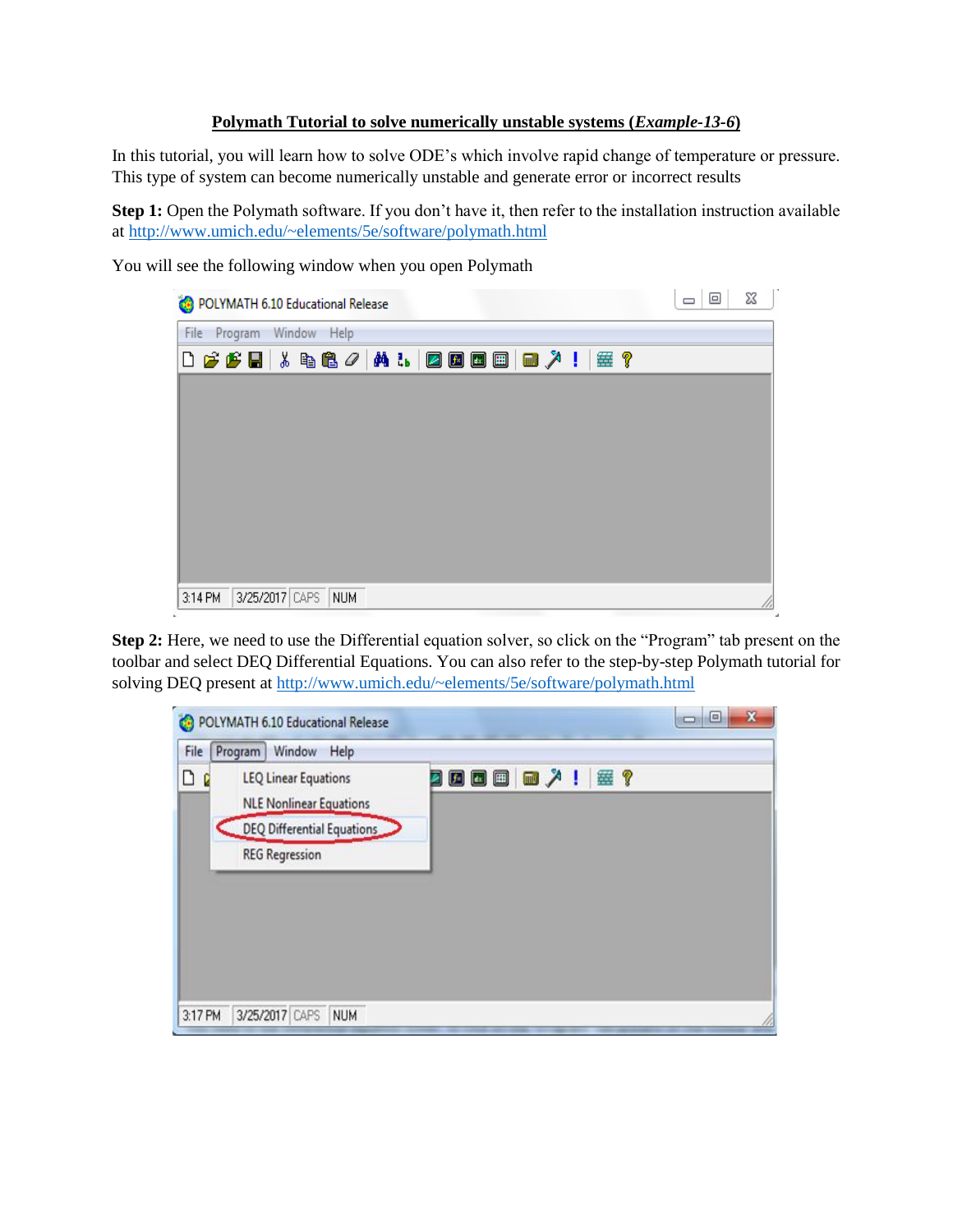**Step 3:** To prevent ordinary differential equations from becoming numerically unstable, we will use a function called "software switch (SW1)". We will multiply all the differential equations with SW1, which will set all derivatives to zero when the equations become unstable, i.e. the value of the variables will become constant.

As per the problem statement, the reactor vessel fails when temperature T becomes higher than 600 K or the pressure exceeds 45 atm. So the value of SW1 will be 1 for T< 600 K and P< 45 atm, and the value of SW1 will be 0 when  $T > 600$  K or P  $> 45$  atm.

The Software Switch is therefore an indicator that the vessel has failed. When the vessel fails, the software switch becomes zero and the slopes of the differential equations become zero

Numerically, SW1 can be defined as

SW1=if (T>600 or P>45) then (0) else (1)

So, the differential equation for CA becomes

$$
\frac{dCA}{dt} = SW1 * r1A
$$

For T<600 and P<45

$$
\frac{dCA}{dt} = 1 * r1A
$$

For T>600 or P>45

$$
\frac{dCA}{dt} = 0 * r1A
$$

Similarly, other differential equations will be defined as

$$
\frac{dCB}{dt} = SW1 * r1A
$$

$$
\frac{dCS}{dt} = SW1 * r2S
$$

$$
\frac{dP}{dt} = SW1 * ((FD - Fvent) * 0.082 * T/VM)
$$

$$
\frac{dT}{dt} = SW1 * ((V0 * (r1A * DHRx1A + r2S * DHRx2S) - UA * (T - 373.15))/SumNCp)
$$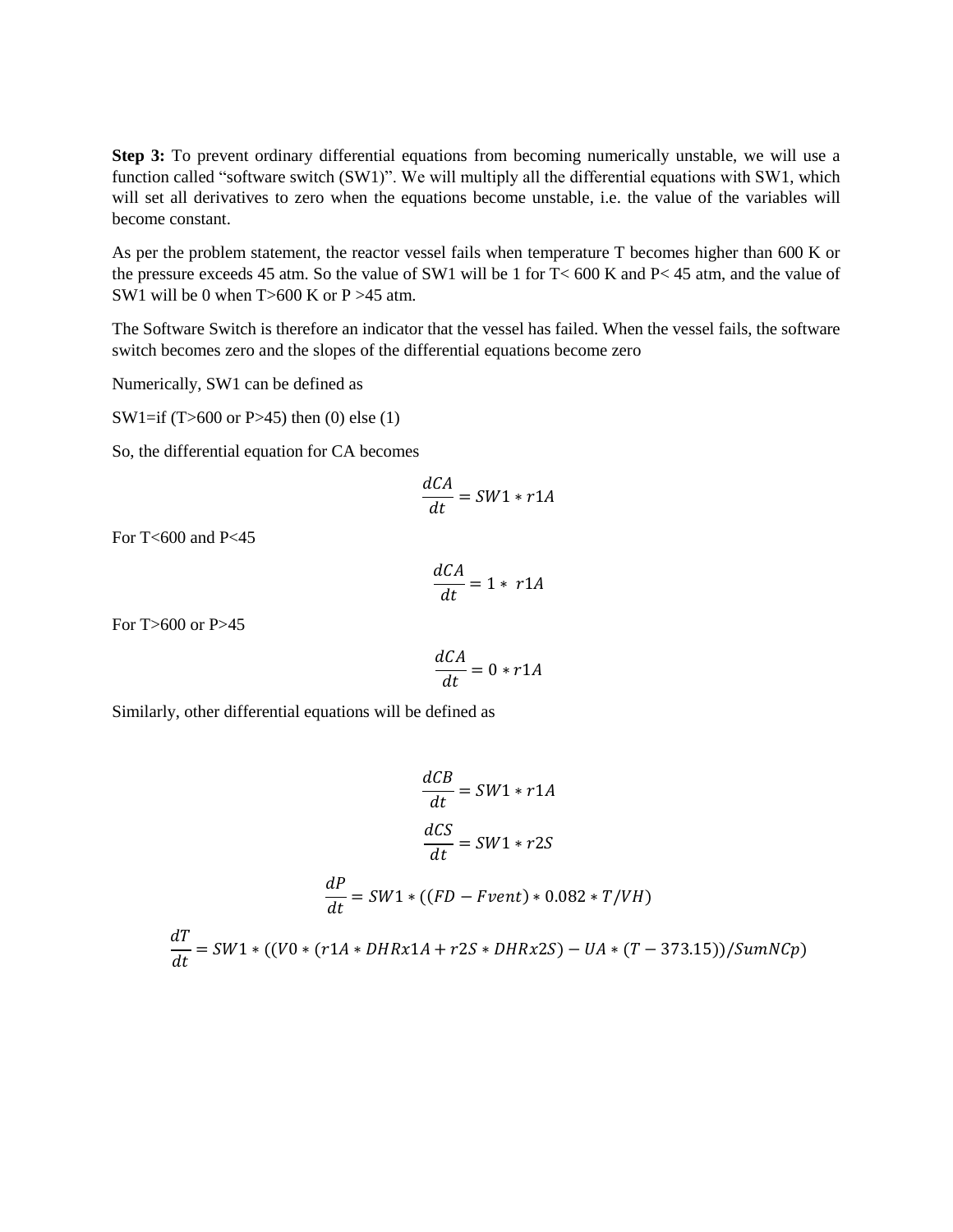To enter the above differential equation in Polymath, press the " $d(x)$ +" button present on the menu bar (shown by the red circle in the screenshot below). This will bring up a dialogue box in which you can enter your differential equation. You will also need to specify an initial value for the differential variable. Enter the differential equation for CA and click "Done" button

| POLYMATH 6.20 Educational Release - [Ordinary Differential Equations Solver]                                  | 23<br>▣<br>$\qquad \qquad \Box$ |
|---------------------------------------------------------------------------------------------------------------|---------------------------------|
| $\qquad \qquad \blacksquare$<br>File Program Edit Format Problem Examples Window Help                         | $E \times$<br>$\sim$            |
| <b>确品</b><br>6 F H & & & 0  <br>2600<br>■ 人!<br>霊?<br>۱٦                                                      |                                 |
| $\log$<br>RKF45<br>$x_+$ in $\bigcirc$ $x$<br>□ Lable □ Graph □ Report<br>٠                                   |                                 |
| Differential Equations: 0<br>Differential Equations Solver: Enter Differential Equation                       |                                 |
| Enter the differential equation:<br>d(<br>CA<br>SW1*r1A<br>d(<br>t<br>Set the initial value:<br>$CA(0) = 4.3$ |                                 |
| <b>Comment:</b><br>Cancel<br>Clear<br>Done                                                                    |                                 |
| ∢<br>No File<br>No Title<br>Ln <sub>1</sub><br>12:20 PM 5/22/2017 CAPS<br><b>NUM</b>                          |                                 |

**Step 4:** You will find that your differential equation is entered in the main window. Similarly enter all the other differential equations. Make sure to multiply each differential equation by SW1

After you have entered all the differential equations, press "**x=+**" button to enter all the explicit equation and parameter values. Enter the expression for V0 and click "Done" as shown below

| 23<br>$\Box$<br>$\qquad \qquad \Box$<br>(1) POLYMATH 6.20 Educational Release - [Ordinary Differential Equations Solver]                                                                                                                                                                                                                                                                           |
|----------------------------------------------------------------------------------------------------------------------------------------------------------------------------------------------------------------------------------------------------------------------------------------------------------------------------------------------------------------------------------------------------|
| <b>B</b> File Program<br>Edit Format Problem Examples Window Help<br>$ \sigma$ $\times$                                                                                                                                                                                                                                                                                                            |
| <u> る 毛 色 ク   ぬ み  </u><br>26 国国<br>  第19<br>$\mathcal{B} \mathcal{B}$ by<br>▄, ↗ !<br>I٦                                                                                                                                                                                                                                                                                                          |
| RKF45<br>$\frac{d\omega_1}{4}$ $\left(\frac{x}{4}\right)$<br>▓❶图→<br>$\mathbf{r}$<br>□ Lable □ Graph □ Report                                                                                                                                                                                                                                                                                      |
| Differential Equations: 5   Auxiliary Equations: 0   X Undefined variables : SW1, r1A, r2S, FD, Fvent, VH, V0, DHRx1A, DHRx2S, UA, SumNCp                                                                                                                                                                                                                                                          |
| $d(CA) / d(t) = SW1*r1A$<br>Differential Equations Solver: Enter Explicit Equation<br>$CA(0) = 4.3$<br>d(CB)/d(t)=SW1*r1A<br>Enter the explicit equation:<br>$CB(0)=5.1$<br>$=  4000$<br>V <sub>0</sub><br>d(CS)/d(t)=SW1*r2S<br>$CS(0)=3$<br>Comment:<br>d(P)/d(t)=SW1*((FD-Fvent)*0.082*T/VH)<br>$P(0)=4.4$<br>d(T)/d(t)= SW1*((V0*(r1A*DHRx1A+r2S*DHR)<br>$T(0)=422$<br>Clear<br>Cancel<br>Done |
| $\leftarrow$                                                                                                                                                                                                                                                                                                                                                                                       |
| Ln 10 No File<br>No Title<br>5/22/2017 CAPS<br>2:56 PM<br><b>NUM</b>                                                                                                                                                                                                                                                                                                                               |
|                                                                                                                                                                                                                                                                                                                                                                                                    |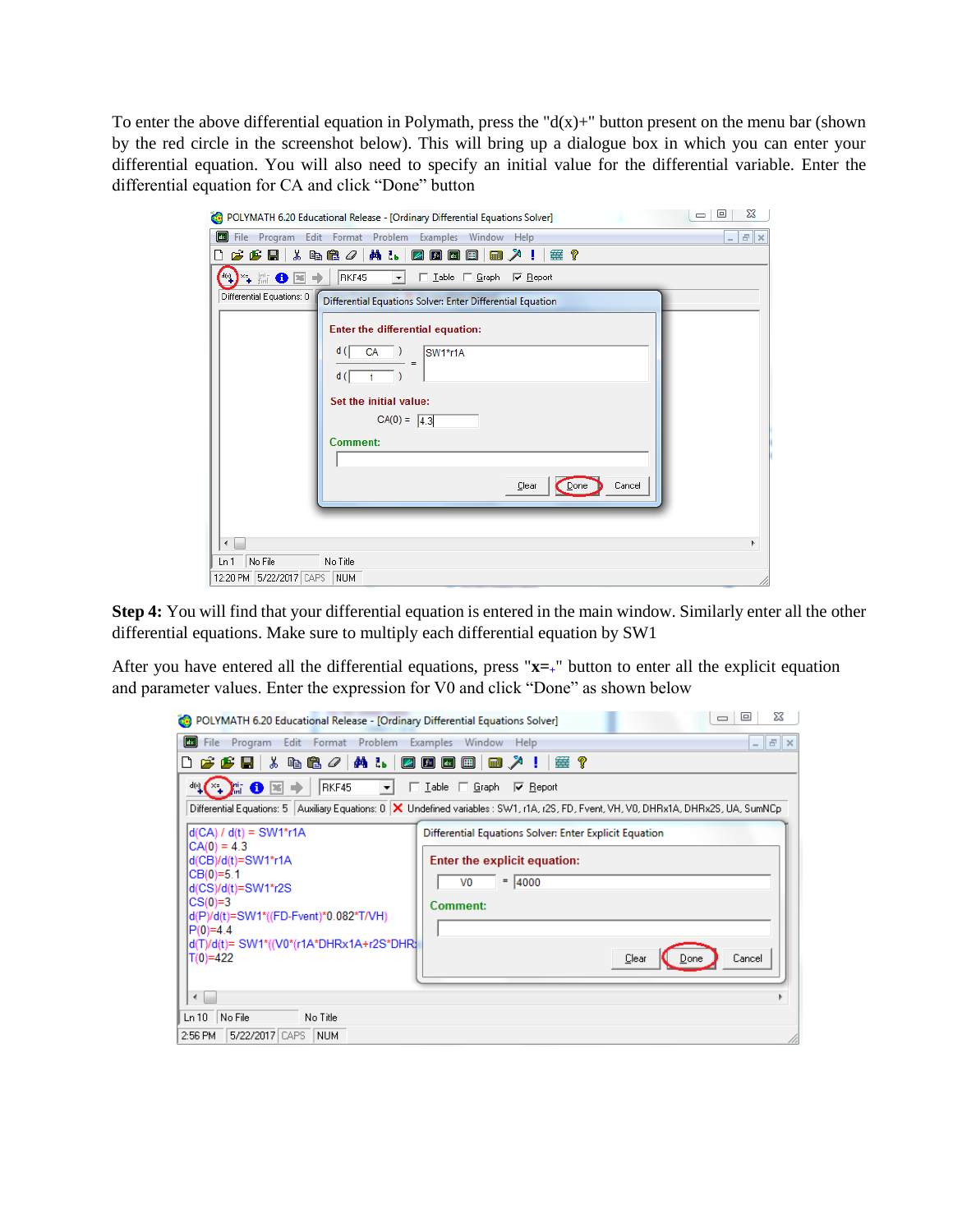Similarly enter all other parameter values as shown below

| POLYMATH 6.20 Educational Release - [Ordinary Differential Equations Solver]                           | $\mathbf{x}$<br>$\begin{array}{c c c c c} \hline \multicolumn{1}{c }{\textbf{0}} & \multicolumn{1}{c }{\textbf{0}} \end{array}$ |
|--------------------------------------------------------------------------------------------------------|---------------------------------------------------------------------------------------------------------------------------------|
| <b>B</b> File Program<br>Edit Format Problem Examples Window Help                                      | $F \times$<br>$\overline{\phantom{0}}$                                                                                          |
| ↓ も追∥ <br>@4 ₹ь<br>凸ぱ多目<br>2图画<br>囲<br>  黛 ?<br> ■ ↗ !                                                 |                                                                                                                                 |
| RKF45<br>□ Lable □ Graph □ Report<br>ª ™ ₩ ₩ ₩ ₩ ₩<br>$\vert \cdot \vert$                              |                                                                                                                                 |
| Differential Equations: 5   Auxiliary Equations: 12   X Undefined variables : SW1, r1A, r2S, FD, Fvent |                                                                                                                                 |
|                                                                                                        |                                                                                                                                 |
| $d(CA) / d(t) = SW1*r1A$<br>$CA(0) = 4.3$                                                              |                                                                                                                                 |
| d(CB)/d(t)=SW1*r1A                                                                                     |                                                                                                                                 |
| $CB(0)=5.1$                                                                                            |                                                                                                                                 |
| d(CS)/d(t)=SW1*r2S                                                                                     |                                                                                                                                 |
| $ CS(0)=3$<br>d(P)/d(t)=SW1*((FD-Fvent)*0.082*T/VH)                                                    |                                                                                                                                 |
| $P(0)=4.4$                                                                                             |                                                                                                                                 |
| d(T)/d(t)= SW1*((V0*(r1A*DHRx1A+r2S*DHRx2S)-SW1*UA*(T-373.15))/SumNCp)                                 |                                                                                                                                 |
| T(0)=422                                                                                               |                                                                                                                                 |
| $V0 = 4000$<br>VH= 5000                                                                                |                                                                                                                                 |
| DHRx1A=-45400                                                                                          |                                                                                                                                 |
| DHRx2S=-3.2E5                                                                                          |                                                                                                                                 |
| SumNCp=1.26E7<br>A1A=4E14                                                                              |                                                                                                                                 |
| E1A=128000                                                                                             |                                                                                                                                 |
| A2S=1E84                                                                                               |                                                                                                                                 |
| E2S=800000                                                                                             |                                                                                                                                 |
| $Cv1 = 3360$<br>$Cv2 = 53600$                                                                          |                                                                                                                                 |
| $U = 0$                                                                                                |                                                                                                                                 |
| $\leftarrow$                                                                                           | Þ                                                                                                                               |
| Ln 22 No File<br>No Title                                                                              |                                                                                                                                 |
| 5/22/2017 CAPS NUM<br>3:03 PM                                                                          |                                                                                                                                 |

**Step 5:** Now enter the expression for SW1 as shown below

| POLYMATH 6.20 Educational Release - [Ordinary Differential Equations Solver]                                                                                                                                                                                                                                                                                                                                                                             | 23<br>▣<br>$\Box$                      |
|----------------------------------------------------------------------------------------------------------------------------------------------------------------------------------------------------------------------------------------------------------------------------------------------------------------------------------------------------------------------------------------------------------------------------------------------------------|----------------------------------------|
| File Program Edit Format Problem Examples Window Help                                                                                                                                                                                                                                                                                                                                                                                                    | $F \times$<br>$\overline{\phantom{a}}$ |
| <b>确 to</b><br>盖<br>\$80<br><b>Z</b> F<br>圓<br>■ ↗ !<br>垂 ?<br>η<br>房房日                                                                                                                                                                                                                                                                                                                                                                                  |                                        |
| $\mathbb{E} \boxtimes \mathbb{D}^{\mathbb{N}}$<br>RKF45<br>□ Lable □ Graph   区 Report<br>$\vert \cdot \vert$<br>Differential Equations: 5   Auxiliary Equations: 13   X Undefined variables : r1A, r2S, FD, Fvent<br>$d(CA) / d(t) = SW1*r1A$                                                                                                                                                                                                            |                                        |
| $CA(0) = 4.3$<br>d(CB)/d(t)=SW1*r1A<br>$CB(0)=5.1$<br>Differential Equations Solver: Enter Explicit Equation<br>d(CS)/d(t)=SW1*r2S<br>$CS(0)=3$<br>Enter the explicit equation:<br>d(P)/d(t)=SW1*((FD-Fv<br>$P(0)=4.4$<br>= If(T>600 or P>45) then (0) else (1)<br>SW <sub>1</sub><br>d(T)/d(t)= SW1*((V0*(r)<br><b>Comment:</b><br>T(0)=422<br>$V0 = 4000$<br>$VH = 5000$<br>DHRx1A=-45400<br>Clear<br>Done<br>Cancel<br>DHRx2S=-3.2E5<br>SumNCp=1.26E7 |                                        |
| $A1A=4F14$<br>E1A=128000<br>$A2S=1E84$<br>E2S=800000<br>$Cv1 = 3360$<br>$Cv2 = 53600$<br>$UA = 0$                                                                                                                                                                                                                                                                                                                                                        |                                        |
| $\blacktriangleleft$                                                                                                                                                                                                                                                                                                                                                                                                                                     | Þ.                                     |
| Ln 22<br>No File<br>No Title                                                                                                                                                                                                                                                                                                                                                                                                                             |                                        |
| 5/22/2017 CAPS<br>3:05 PM<br><b>NUM</b>                                                                                                                                                                                                                                                                                                                                                                                                                  |                                        |

Similarly enter all the remaining equations in Polymath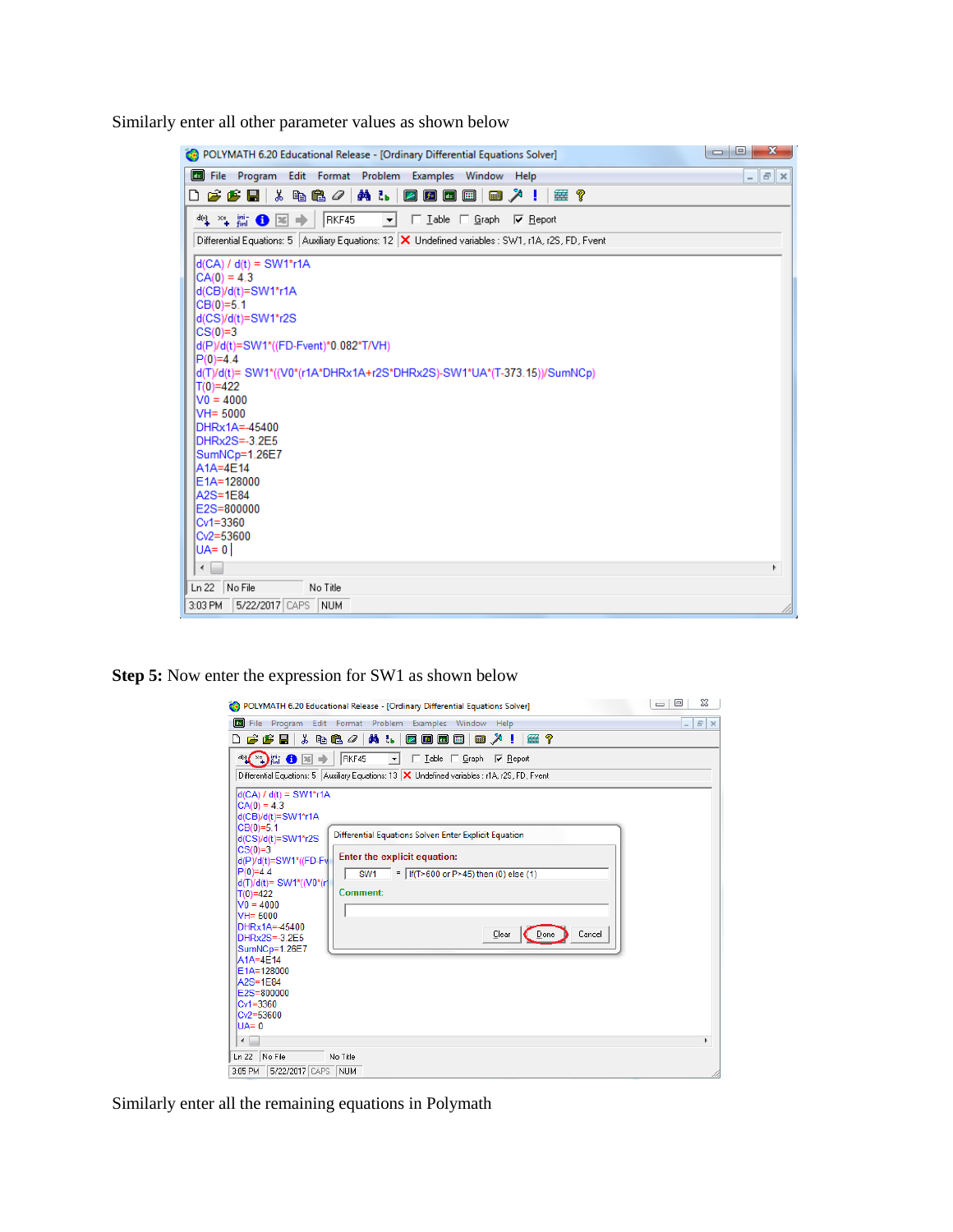**Step 6:** You have now entered both the differential equations and the explicit equations. Now you need to set the time span for which you want to perform the integration. To specify the initial and final values of t, click the "**ini-finl**" button present on the menu bar. A dialogue box will appear again. Enter the initial and final value of t in the space provided. In this case t initial  $=0$  and t final $=4$ . Then press OK

| 23<br>回<br>$\qquad \qquad \Box$<br>POLYMATH 6.20 Educational Release - [Ordinary Differential Equations Solver]                                                                                                                                                                                                                                                                                                                                                                                                      |
|----------------------------------------------------------------------------------------------------------------------------------------------------------------------------------------------------------------------------------------------------------------------------------------------------------------------------------------------------------------------------------------------------------------------------------------------------------------------------------------------------------------------|
| File Program Edit Format Problem Examples Window Help<br>F X<br>÷.                                                                                                                                                                                                                                                                                                                                                                                                                                                   |
| 筛品<br>* 480  <br>$f \times$ $\boxed{dx}$<br>房房日<br>Ø<br>圓<br>↗<br>垂 ?<br><b>Final</b><br>-1<br>ו ו                                                                                                                                                                                                                                                                                                                                                                                                                   |
| $^4$ $^2$ $^2$ $^2$ $^2$ $^2$ $\bullet$ $^2$ $\bullet$<br>RKF45<br>$\Box$ Table<br>$\Box$ Graph<br>$\nabla$ Report<br>$\mathbf{r}$<br>Differential Equations: 5 Auxiliary Equations: 19 $\vert$ X Initial and/or final values of the independent differential variable not set.<br>with the same of the complete state of the same of the same of the same of the same of the same of the same of<br>$P(0)=4.4$<br>d(T)/d(t)= SW1*((V0*(r1A*DHRx1A+r2S*DHRx2S)-SW1*UA*(T-373.15))/SumNCp)<br>T(0)=422<br>$V0 = 4000$ |
| $VH = 5000$<br>DHRx1A=-45400<br>DHRx2S=-3.2E5<br>$\mathbf{x}$<br><b>Polymath Guide</b><br>SumNCp=1.26E7<br>$A1A=4E14$<br>Step #2 of 2<br>F1A=128000<br>OK<br>Enter <t> final value.<br/><math>A2S=1E84</math><br/>Cancel<br/>E2S=800000<br/><math>Cv1 = 3360</math></t>                                                                                                                                                                                                                                              |
| $Cv2 = 53600$<br>$\vert$ 4<br>$U = A U$<br>SW1 = If(T>600 or P>45) then (0) else (1)<br>k1A=A1A*exp(-E1A/(8.31*T))<br>k2S=A2S*exp(-E2S/(8.31*T))<br>r1A=-k1A*CA*CB<br>r2S=-k2S*CS<br>FD=(-0.5*r1A-3*r2S)*V0<br>Fvent=if (FD<11400) then (FD) else(if (P<28.2) then ((P-1)*Cv1) else ((P-1)*(Cv1 +Cv2)))                                                                                                                                                                                                              |
| $\blacktriangleleft$<br>b.<br>No File<br>Ln 18<br>No Title<br>5/22/2017 CAPS<br><b>NUM</b><br>3:15 PM                                                                                                                                                                                                                                                                                                                                                                                                                |

**Step 7:** When all of the necessary information has been specified, the screen will look like this. Check the box corresponding to Graph option to generate the graph in addition to the report. Next click on the pink arrow  $\blacktriangle$  to have Polymath perform the integration.

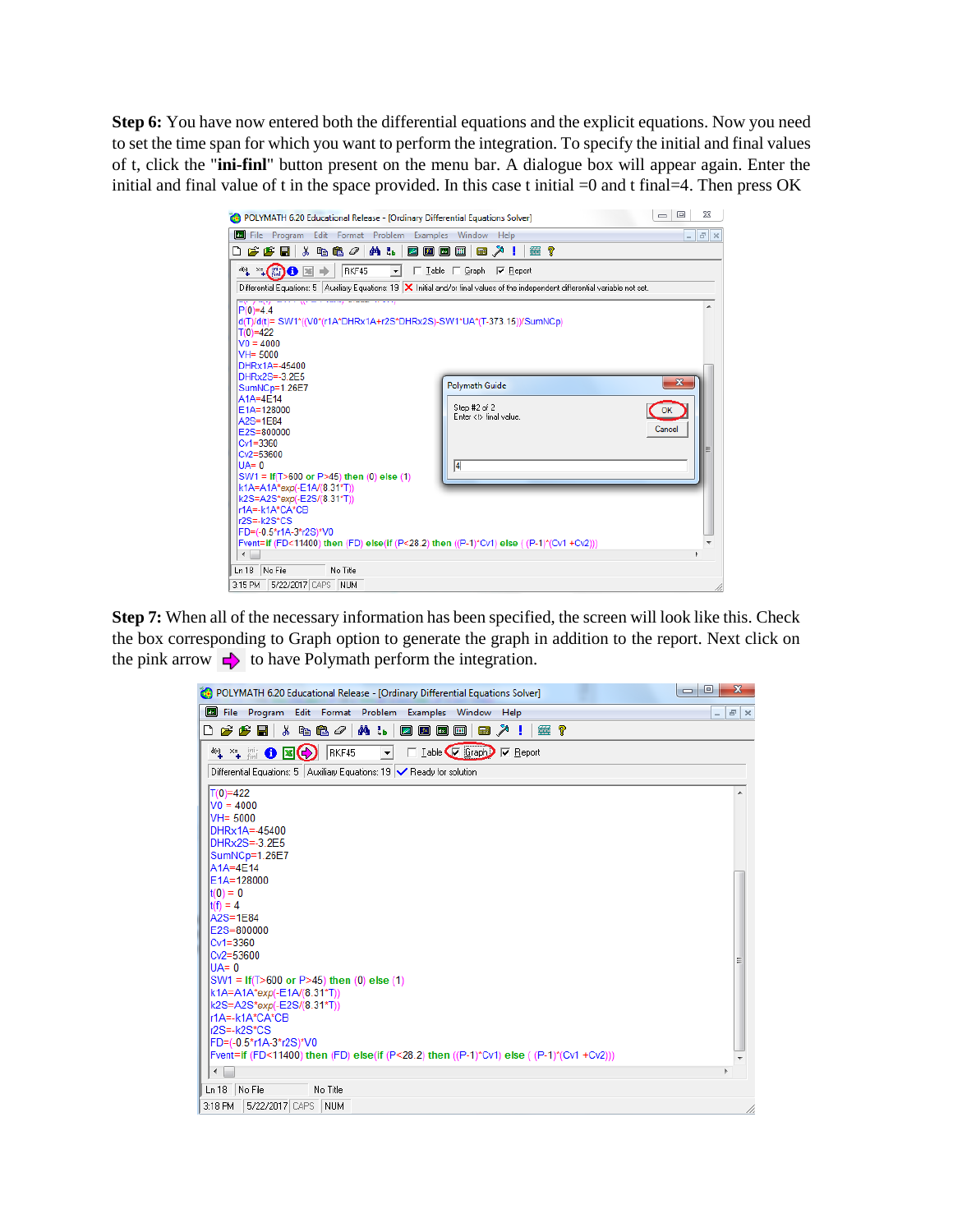**Step 8:** The following report will be generated which gives initial and final values of every variable present, the minimum and maximum values of the variables in the given interval, and the equations you entered. Click on "X" to close the report and obtain the graph

| <b>POLYMATH Report</b><br><b>Ordinary Differential Equations</b><br>Variable Initial value Minimal value Maximal value Final value<br>A1A<br>$4.0E + 14$<br>$4.0E + 14$<br>$4.0E + 14$<br>$4.0E + 14$<br>A <sub>2</sub> S<br>$1.0E + 84$<br>$1.0E + 84$<br>$1.0E + 84$<br>$1.0E + 84$<br>CA<br>4.3<br>9.919E-07<br>4.3<br>9.919E-07<br><b>CB</b><br>5.1<br>0.800001<br>5.1<br>0.800001<br><b>CS</b><br>3.<br>2.460265<br>з.<br>2.460265<br>Cv1<br>3360.<br>3360.<br>3360.<br>3360.<br>CV <sub>2</sub><br>5.36E+04<br>5.36E+04<br>5.36E+04<br>5.36E+04<br>DHRx1A<br>$-4.54E + 04$<br>-4.54E+04<br>-4.54E+04<br>$-4.54E + 04$<br>DHRx2S<br>$-3.2E + 05$<br>$-3.2E + 05$<br>$-3.2E + 05$<br>$-3.2E + 05$<br>1.28E+05<br>$1.28E + 05$<br>$1.28E + 05$<br>$1.28E + 05$<br>$8.0E + 05$<br>$8.0E + 05$<br>$8.0E + 05$<br>$8.0E + 05$<br>7.477E+10<br>7.477E+10<br>2467.445<br>253.5832<br>2467.445<br>253.5832<br>2.507E+06<br>2.507E+06<br>0.0562573<br>0.0562573<br>153.6843<br>153.6843<br>2.533E+06<br>8.428E-16<br>8.428E-16<br>2.533E+06<br>45.01004<br>4.4<br>4.4<br>45.01004<br>r1A<br>$-1.233723$<br>-4.707609<br>$-1.318E-05$<br>$-0.000122$<br>$-2.529E-15$<br>-6.231E+06<br>$-2.529E-15$<br>-6.231E+06<br>1.26E+07<br>$1.26E + 07$<br>$1.26E + 07$<br>$1.26E + 07$<br>0<br>0<br>1.<br>1.<br>0<br>0<br>4.<br>4.<br>422.<br>422.<br>538.8048<br>538.8048<br>0<br>0<br>0<br>0<br>4000.<br>4000.<br>4000.<br>4000.<br>5000.<br>5000.<br>5000.<br>5000. |             |
|---------------------------------------------------------------------------------------------------------------------------------------------------------------------------------------------------------------------------------------------------------------------------------------------------------------------------------------------------------------------------------------------------------------------------------------------------------------------------------------------------------------------------------------------------------------------------------------------------------------------------------------------------------------------------------------------------------------------------------------------------------------------------------------------------------------------------------------------------------------------------------------------------------------------------------------------------------------------------------------------------------------------------------------------------------------------------------------------------------------------------------------------------------------------------------------------------------------------------------------------------------------------------------------------------------------------------------------------------------------------------------------------------------------------------------------------------------|-------------|
| <b>Calculated values of DEQ variables</b>                                                                                                                                                                                                                                                                                                                                                                                                                                                                                                                                                                                                                                                                                                                                                                                                                                                                                                                                                                                                                                                                                                                                                                                                                                                                                                                                                                                                               | 22-May-2017 |
| 1<br>2<br>з<br>4<br>5<br>7<br>8<br>9<br>$10$ E1A<br>$11$ E2S<br>$12$ FD<br>13 Fvent<br>$14$ $k1A$<br>$15$ k2S<br>$16$ P<br>17 <sup>1</sup><br>18 r2S<br>19 SumNCp<br>$20$ SW1<br>$21$ <sub>t</sub><br>$22$ T<br>$23$ UA<br>$24$ VO<br>$25$ VH                                                                                                                                                                                                                                                                                                                                                                                                                                                                                                                                                                                                                                                                                                                                                                                                                                                                                                                                                                                                                                                                                                                                                                                                           |             |
| 6                                                                                                                                                                                                                                                                                                                                                                                                                                                                                                                                                                                                                                                                                                                                                                                                                                                                                                                                                                                                                                                                                                                                                                                                                                                                                                                                                                                                                                                       |             |
|                                                                                                                                                                                                                                                                                                                                                                                                                                                                                                                                                                                                                                                                                                                                                                                                                                                                                                                                                                                                                                                                                                                                                                                                                                                                                                                                                                                                                                                         |             |
|                                                                                                                                                                                                                                                                                                                                                                                                                                                                                                                                                                                                                                                                                                                                                                                                                                                                                                                                                                                                                                                                                                                                                                                                                                                                                                                                                                                                                                                         |             |
|                                                                                                                                                                                                                                                                                                                                                                                                                                                                                                                                                                                                                                                                                                                                                                                                                                                                                                                                                                                                                                                                                                                                                                                                                                                                                                                                                                                                                                                         |             |
|                                                                                                                                                                                                                                                                                                                                                                                                                                                                                                                                                                                                                                                                                                                                                                                                                                                                                                                                                                                                                                                                                                                                                                                                                                                                                                                                                                                                                                                         |             |
|                                                                                                                                                                                                                                                                                                                                                                                                                                                                                                                                                                                                                                                                                                                                                                                                                                                                                                                                                                                                                                                                                                                                                                                                                                                                                                                                                                                                                                                         |             |
|                                                                                                                                                                                                                                                                                                                                                                                                                                                                                                                                                                                                                                                                                                                                                                                                                                                                                                                                                                                                                                                                                                                                                                                                                                                                                                                                                                                                                                                         |             |
|                                                                                                                                                                                                                                                                                                                                                                                                                                                                                                                                                                                                                                                                                                                                                                                                                                                                                                                                                                                                                                                                                                                                                                                                                                                                                                                                                                                                                                                         |             |
|                                                                                                                                                                                                                                                                                                                                                                                                                                                                                                                                                                                                                                                                                                                                                                                                                                                                                                                                                                                                                                                                                                                                                                                                                                                                                                                                                                                                                                                         |             |
|                                                                                                                                                                                                                                                                                                                                                                                                                                                                                                                                                                                                                                                                                                                                                                                                                                                                                                                                                                                                                                                                                                                                                                                                                                                                                                                                                                                                                                                         |             |
|                                                                                                                                                                                                                                                                                                                                                                                                                                                                                                                                                                                                                                                                                                                                                                                                                                                                                                                                                                                                                                                                                                                                                                                                                                                                                                                                                                                                                                                         |             |
|                                                                                                                                                                                                                                                                                                                                                                                                                                                                                                                                                                                                                                                                                                                                                                                                                                                                                                                                                                                                                                                                                                                                                                                                                                                                                                                                                                                                                                                         |             |
|                                                                                                                                                                                                                                                                                                                                                                                                                                                                                                                                                                                                                                                                                                                                                                                                                                                                                                                                                                                                                                                                                                                                                                                                                                                                                                                                                                                                                                                         |             |
|                                                                                                                                                                                                                                                                                                                                                                                                                                                                                                                                                                                                                                                                                                                                                                                                                                                                                                                                                                                                                                                                                                                                                                                                                                                                                                                                                                                                                                                         |             |
|                                                                                                                                                                                                                                                                                                                                                                                                                                                                                                                                                                                                                                                                                                                                                                                                                                                                                                                                                                                                                                                                                                                                                                                                                                                                                                                                                                                                                                                         |             |
|                                                                                                                                                                                                                                                                                                                                                                                                                                                                                                                                                                                                                                                                                                                                                                                                                                                                                                                                                                                                                                                                                                                                                                                                                                                                                                                                                                                                                                                         |             |
|                                                                                                                                                                                                                                                                                                                                                                                                                                                                                                                                                                                                                                                                                                                                                                                                                                                                                                                                                                                                                                                                                                                                                                                                                                                                                                                                                                                                                                                         |             |
|                                                                                                                                                                                                                                                                                                                                                                                                                                                                                                                                                                                                                                                                                                                                                                                                                                                                                                                                                                                                                                                                                                                                                                                                                                                                                                                                                                                                                                                         |             |
|                                                                                                                                                                                                                                                                                                                                                                                                                                                                                                                                                                                                                                                                                                                                                                                                                                                                                                                                                                                                                                                                                                                                                                                                                                                                                                                                                                                                                                                         |             |
|                                                                                                                                                                                                                                                                                                                                                                                                                                                                                                                                                                                                                                                                                                                                                                                                                                                                                                                                                                                                                                                                                                                                                                                                                                                                                                                                                                                                                                                         |             |
|                                                                                                                                                                                                                                                                                                                                                                                                                                                                                                                                                                                                                                                                                                                                                                                                                                                                                                                                                                                                                                                                                                                                                                                                                                                                                                                                                                                                                                                         |             |
|                                                                                                                                                                                                                                                                                                                                                                                                                                                                                                                                                                                                                                                                                                                                                                                                                                                                                                                                                                                                                                                                                                                                                                                                                                                                                                                                                                                                                                                         |             |
|                                                                                                                                                                                                                                                                                                                                                                                                                                                                                                                                                                                                                                                                                                                                                                                                                                                                                                                                                                                                                                                                                                                                                                                                                                                                                                                                                                                                                                                         |             |
|                                                                                                                                                                                                                                                                                                                                                                                                                                                                                                                                                                                                                                                                                                                                                                                                                                                                                                                                                                                                                                                                                                                                                                                                                                                                                                                                                                                                                                                         |             |
|                                                                                                                                                                                                                                                                                                                                                                                                                                                                                                                                                                                                                                                                                                                                                                                                                                                                                                                                                                                                                                                                                                                                                                                                                                                                                                                                                                                                                                                         |             |
|                                                                                                                                                                                                                                                                                                                                                                                                                                                                                                                                                                                                                                                                                                                                                                                                                                                                                                                                                                                                                                                                                                                                                                                                                                                                                                                                                                                                                                                         |             |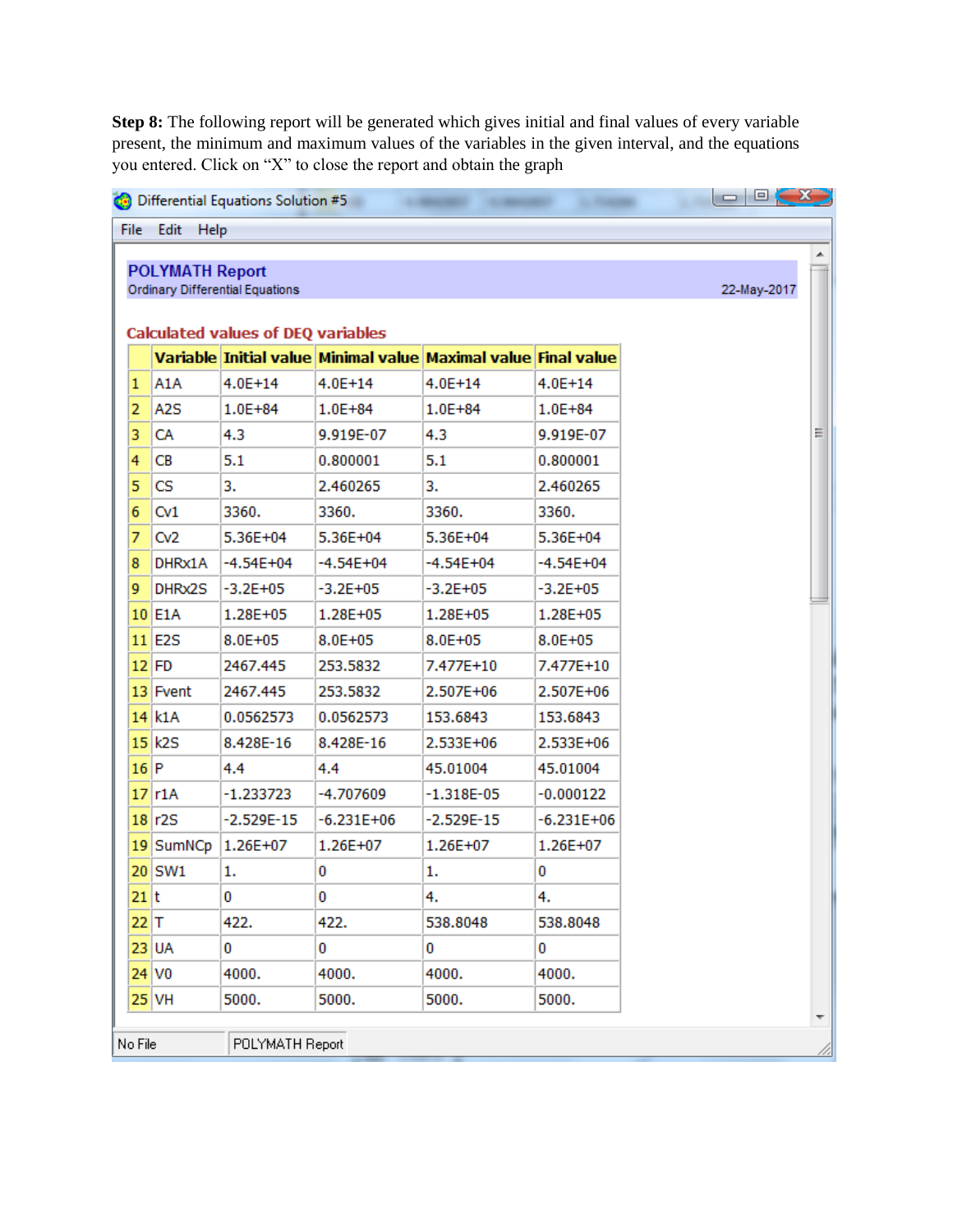**Step 9**: The following graph will be generated. By default, polymath plots all dependent variables on Y axis and independent variable on X axis. In this case, dependent variables are CA, CB, CS, P, and T and independent variable is *t*. To select the variable you want to plot, double click on the graph or click on graph button present on left panel (shown below). This will open up a dialogue box.



**Step 10**: You can now select the dependent variable by checking/unchecking the boxes next to the variable name. In this case, you want to plot P as a function of time. So uncheck the boxes corresponding to CA, CB, CS, and T. After you are done, click on the Close button

| Data Sets and Curves                          |                      |  |
|-----------------------------------------------|----------------------|--|
| Independent Variable:<br>Independent Variable | Close<br>Label<br>Ιt |  |
| Scatters<br>Functions                         |                      |  |
| Add<br>Label                                  | Hide All<br>Show all |  |
| CA.<br>CВ<br>CS<br>VP                         | ▲<br>5               |  |
| V0<br>VH<br>DHRx1A                            | ┯                    |  |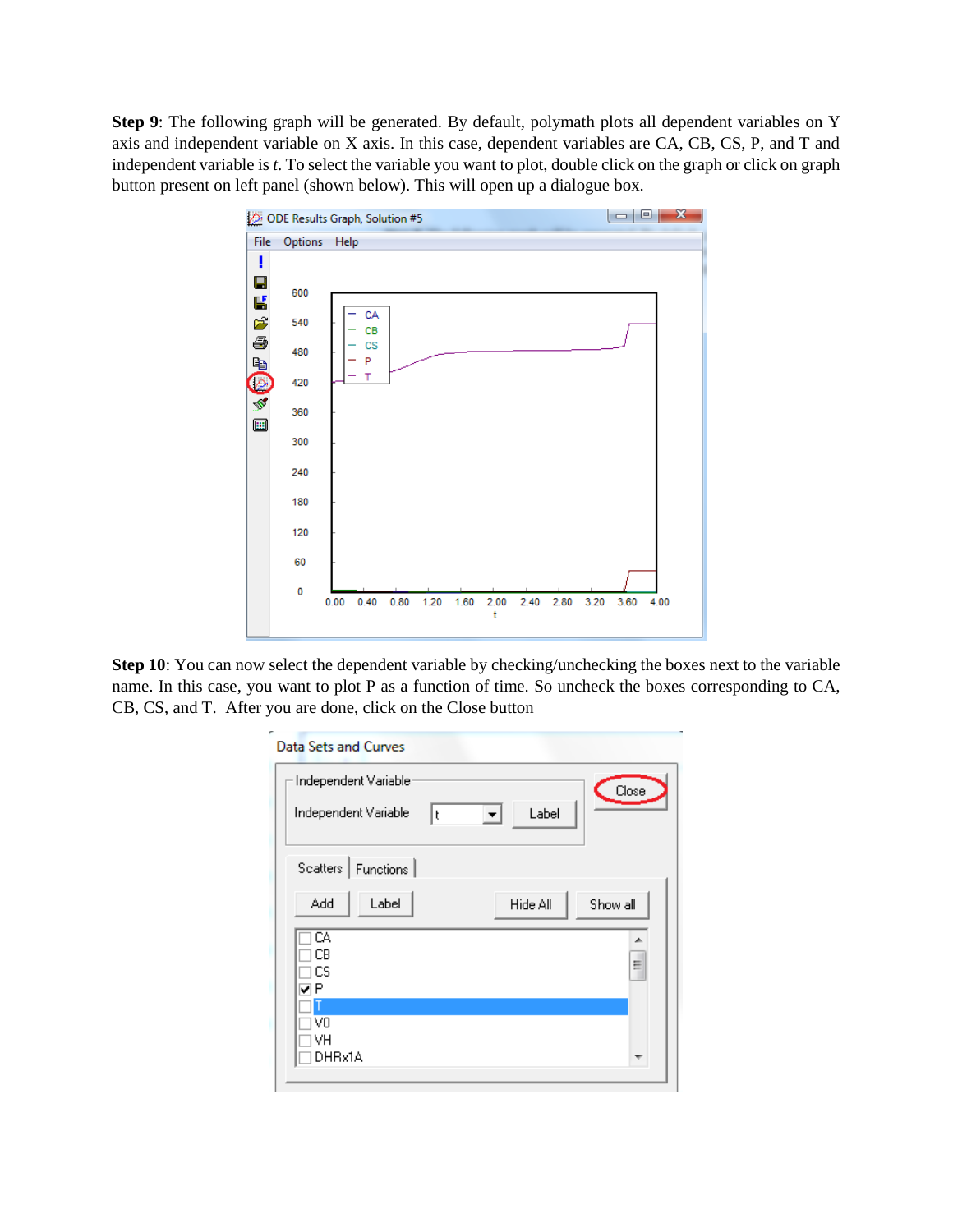**Step 11**: Now your graph will change as shown. The graph below shows the Pressure trajectory. It can be seen that the pressure becomes constant after 45 atm. This is because the value of Software switch (SW1) becomes zero at P>45 atm and this sets  $d(P)/d(t)=0$  after this point



**Step 12:** Similarly plot the temperature Trajectory. It can be seen that T becomes constant at around 540 K at time t=3.7 hr. This is because at this time Pressure exceeds 45 atm and the value of SW1 becomes zero. This sets dT/dt=0 after this point

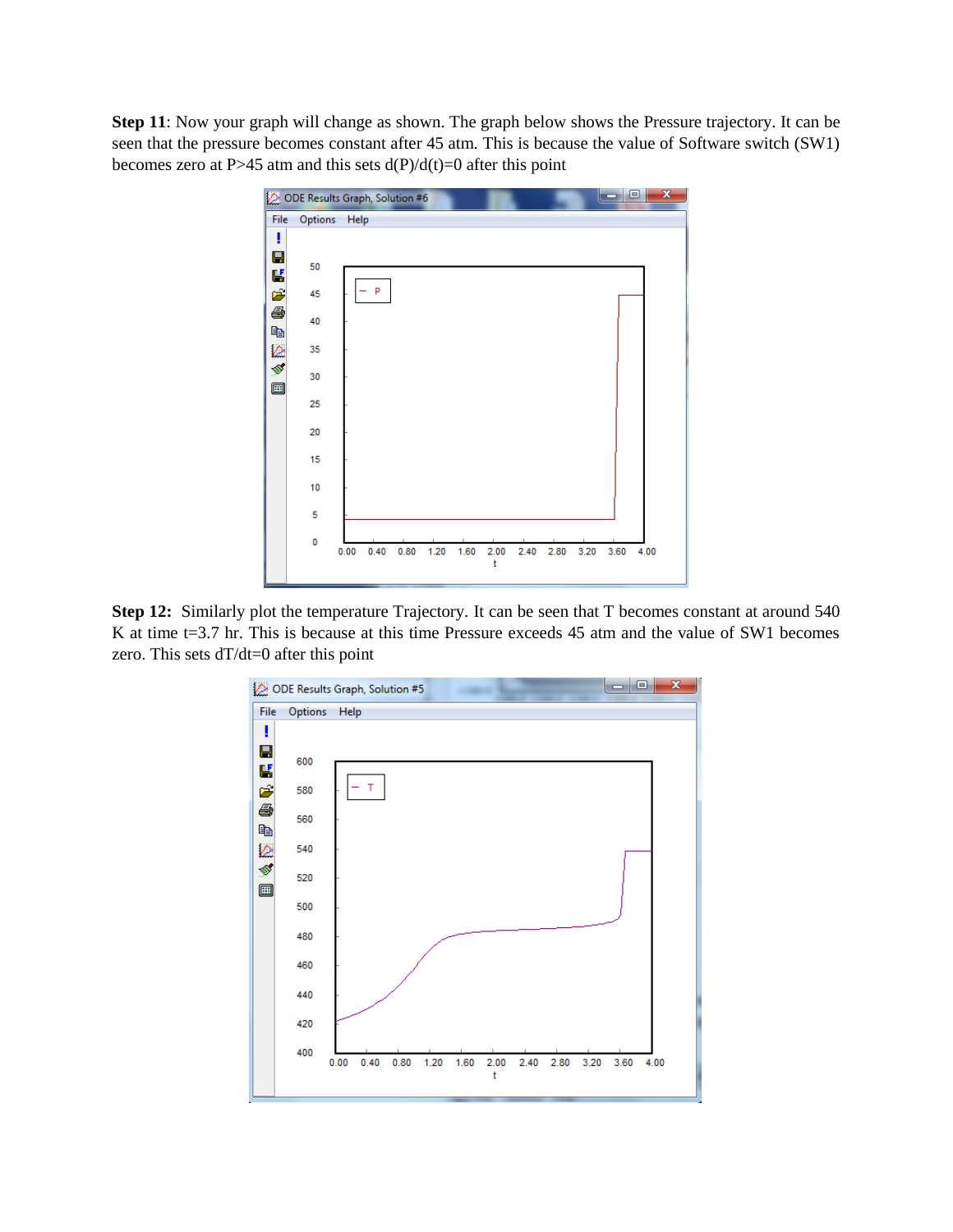**Step 13:** Let's change a variable and see the effect on profile. Change DHRx1A from -45400 to -90000 and run the program by clicking on pink arrow.

| e<br>$\blacksquare$<br>POLYMATH 6.20 Educational Release - [Ordinary Differential Equations Solver]                    | x          |
|------------------------------------------------------------------------------------------------------------------------|------------|
| $\boxed{d_{\mathbb{X}}}$<br>Edit Format Problem<br>File Program<br>Examples Window<br>Help<br>$\overline{\phantom{a}}$ | $F \times$ |
| <b>确品</b><br>垂?<br>Y.<br>\$60<br>圃<br>e e o<br>◪<br>$f \times$ $x$<br>$\lambda$ !<br><b>Final</b><br>ו ו               |            |
| RKF45<br>$\Box$ Iable $\Box$ Graph<br>$\Box$ Report<br>$\mathbf{r}$                                                    |            |
|                                                                                                                        |            |
| Differential Equations: 5   Auxiliary Equations: 19   √ Ready for solution                                             |            |
| d(CS)/d(t)=SW1*r2S                                                                                                     | ▲          |
| $CS(0)=3$                                                                                                              |            |
| d(P)/d(t)=SW1*((FD-Fvent)*0.082*T/VH)                                                                                  |            |
| $P(0)=4.4$<br>d(T)/d(t)= SW1*((V0*(r1A*DHRx1A+r2S*DHRx2S)-SW1*UA*(T-373.15))/SumNCp)                                   |            |
| $T(0)=422$                                                                                                             |            |
| $V0 = 4000$                                                                                                            |            |
| $VH = 5000$                                                                                                            |            |
| $IDHRx1A = -9000D$                                                                                                     |            |
| $DHRx2S=.3.2E5$                                                                                                        |            |
| SumNCp=1.26E7                                                                                                          |            |
| A1A=4E14                                                                                                               |            |
| E1A=128000                                                                                                             |            |
| $ t(0) = 0$                                                                                                            |            |
| $\text{lt}(f) = 4$<br>$A2S=1E84$                                                                                       |            |
| E2S=800000                                                                                                             |            |
| $Cv1 = 3360$                                                                                                           |            |
| $Cv2 = 53600$                                                                                                          |            |
| $U = 0$                                                                                                                |            |
| SW1 = If(T>600 or P>45) then (0) else (1)                                                                              |            |
| k1A=A1A*exp(-E1A/(8.31*T))                                                                                             |            |
| $\leftarrow$                                                                                                           |            |
| No File<br>Ln 15<br>No Title                                                                                           |            |
| 4:09 PM<br>5/22/2017 CAPS<br>I NUM                                                                                     |            |

The following Pressure profile graph will be generated. You can see that with higher DHRx1A, the pressure shoots up rapidly to 45 atm